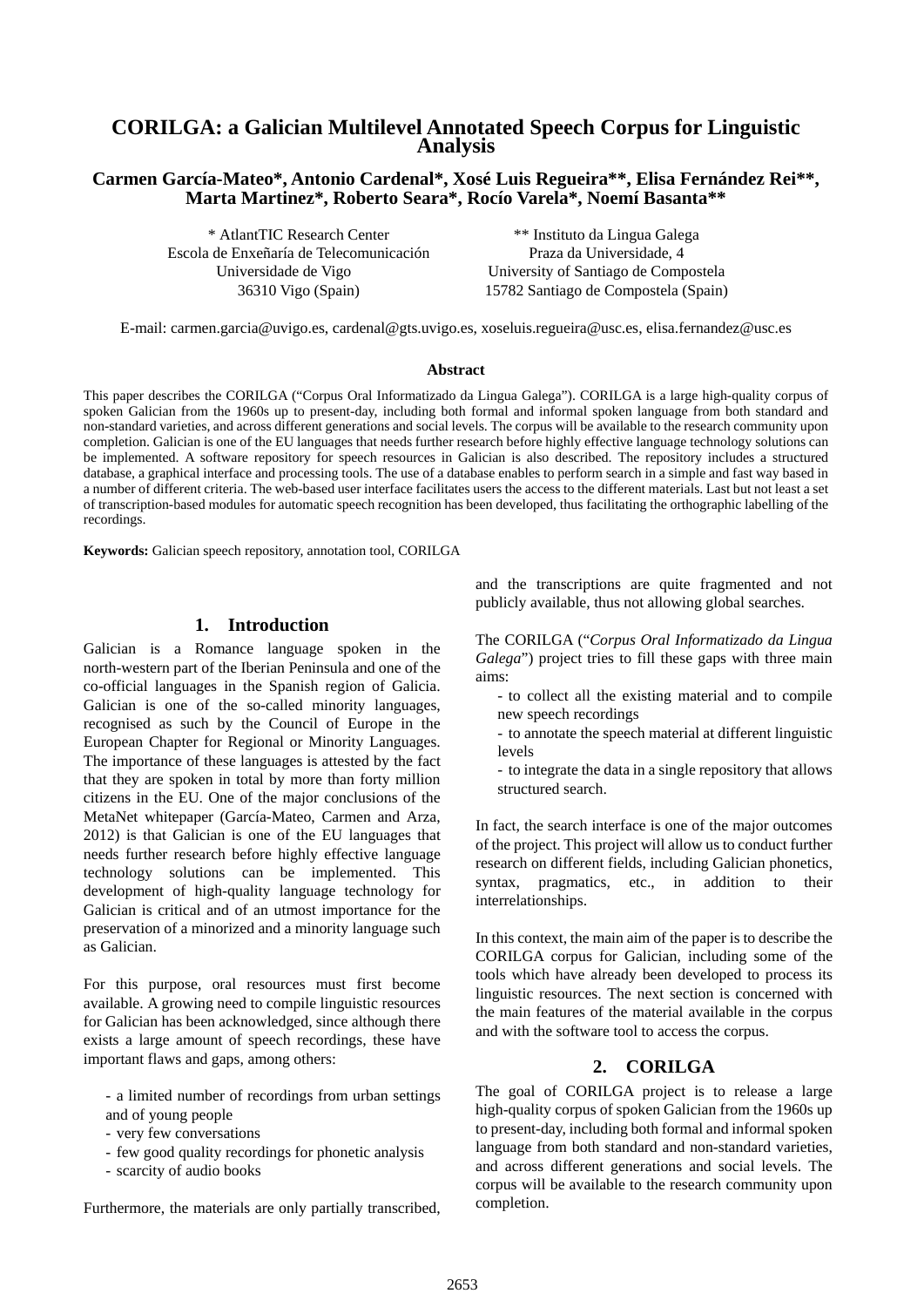This corpus, by its nature, will allow conduct research works about different aspects of phonetics, prosody and grammar, and especially the interface between different levels (prosody and syntax, for example). Moreover, CORILGA will can be of help for studying sociolinguistic variation (formal and informal speech, rural and urban varieties, etc.), and the language change from the earliest recordings to the most recent ones and from the most conservative to the innovative varieties.

In this sense, our corpus will profit from materials and results of PRESEGAL, the Galician corpus of the Panhispanic PRESEEA project, being carried out at the University of Santiago de Compostela, and from the Corp-ORAL, a spontaneous speech corpus for European Portuguese developed at the ILTEC in Lisbon (Freitas & Santos 2010).

## **2.1 Contents**

The corpus currently consists of 98 hours of audio recordings with their corresponding transcriptions. Some of these recordings are taken from pre-existing corpora, namely the corpus of Gustav Henningsen (Vázquez Núñez 2012) (recorded in the 1960s in rural areas, amounting to 104 hours) and the "Arquivo do Galego Oral" (AGO) (more than 2,000 hours, recorded mainly in rural areas), among other corpora. These corpora include talks, broadcast interviews, TV shows (news, series, magazines), literary readings, etc.

Due to the character and aims of these sources, most of our corpus consists of recordings of elicited interviews, while formal speeches represent only 6%, and conversations just over 1%. Regarding age groups, speakers of middle and old age predominate, while young speakers (under 30) do not reach 10% of the total time. Recordings from urban and semi-urban settings represent only 20% of the total amount. Therefore, the planned new recordings are aimed at filling current gaps (young urban people, conversations, etc.), in order to balance the corpus.

Our goal is to get around 600 hours of transcriptions in the medium term, but in the long term the corpus should reach at least 1,200 hours.

At the moment, the whole set of CORILGA's recordings is transcribed orthographically, following criteria developed for conversation analysis, adapted from Payrató (2003). Some of them are also partially annotated in other levels: phonetic transcription, and annotations at prosodic, morphological, syntactic and lexical levels. Annotations for type of speech act and topic are also provided.

We aim at achieving full annotation at all these different levels of linguistic description, in order to enhance the possibilities of linguistic analysis, so that linguistic interfaces between different levels could be studied, such as prosody and syntax, or prosody and turn taking in conversation, for instance.

The annotation is done manually, which is a time consuming task. To ease this job, some tasks are performed semi-automatically, such as morphological annotations, and a tentative phonetic transcription.

## **2.2 Preprocessing tools**

The success of the project very much lies on the ability to add material to the repository. The material should not only be the raw audio file, but also the attached transcription files (orthographic, phonetic, prosodic, and syntactic).

Since the process of manual annotation is rather time-consuming, a set of transcription-based modules for automatic speech recognition has been developed, thus facilitating the orthographic labelling of the recordings. Two types of modules are considered. The first one is designed to generate a time alignment from a manual transcription; the second one is designed to generate an initial transcription without any prior information, or from a partial manual transcription. These modules are hence intended to assist the labelling process, generating a time aligned transcription, both at the phonetic and at word levels.

The inputs in the first module are a text file with a word-level transcription and a file with a phonetic transcription. By using an automatic recognition system, the text file is automatically aligned with the recording, generating an EAF format file (ELAN Annotation Format). The file contains two tiers, one with word-level labels, and another one with phoneme-level labels. The IPA Unicode alphabet (International Phonetic Alphabet) is used for the phonemes. The second TIER is either extracted from the manually annotated phonetic transcriptions (if supplied), or it is generated from the word alignment.

The second module performs the same tasks, although in a totally automated way. This system is intended for cases where an incomplete transcription is available. In this case, the annotated part of the recording is time-aligned, using the system mentioned above. The information extracted at this stage (vocabulary, number and characteristics of the speakers, etc.) is used to improve the automatic transcription of the non-annotated part. Even though the transcription obtained with this procedure is not error-free, the quality is usually good enough to facilitate and speed up significantly the process of manual labelling.

## **3. Description of the Software Repository**

The available material, described in the previous section, is taken from different sources and was collected at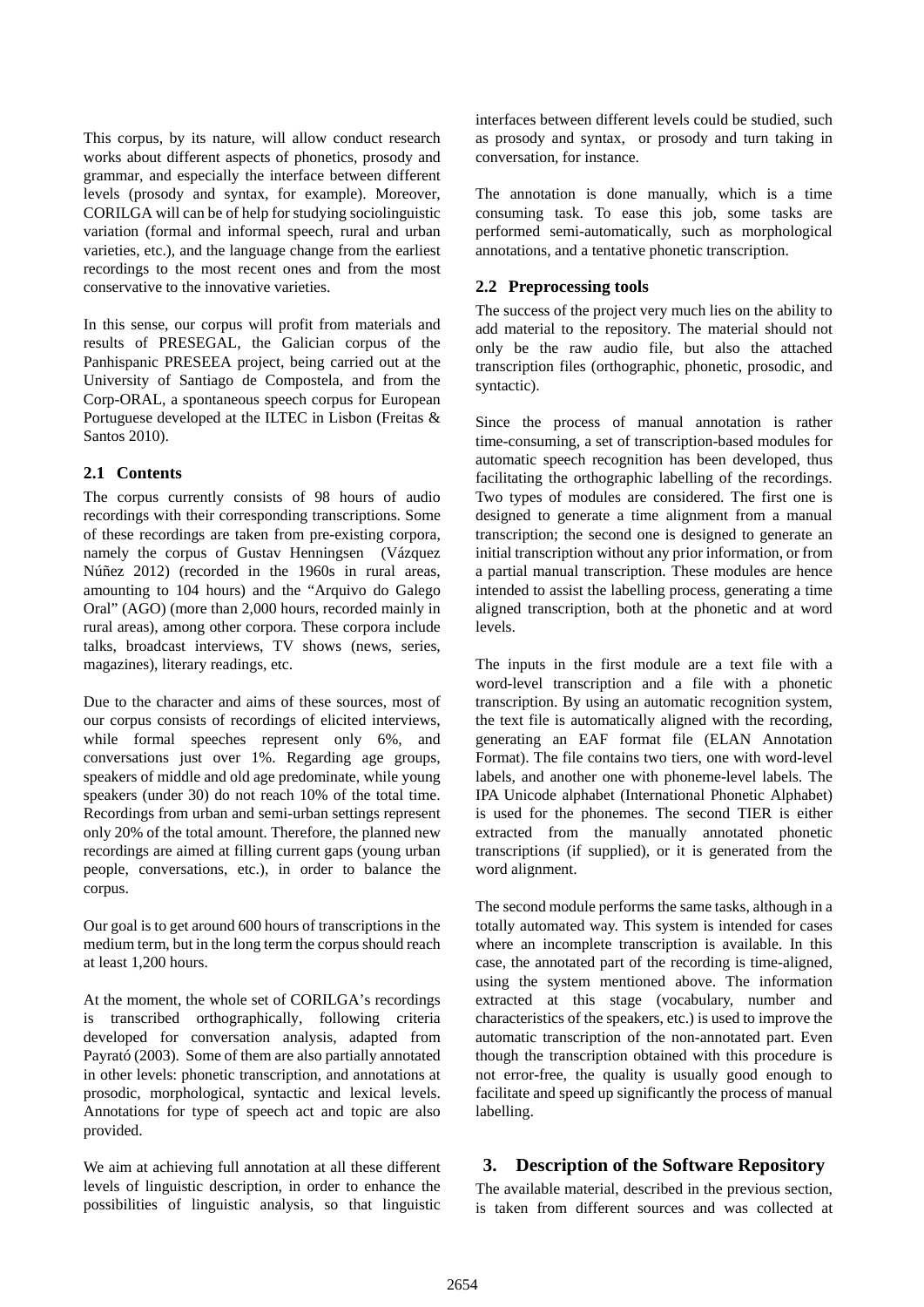different stages. It is vital to homogenize it by defining a computerized repository that fulfils all the envisaged uses. For that reason, we have designed a database whose structure allows for intelligent search. In addition, we have also created a web-based user interface to facilitate users the access to the different materials. In the following, the main features of both the database and the interface are described.

#### **3.1 The database**

A database has been designed in order to handle the aforementioned material. The database is written in MySQL (Ullman, J.D. et al., 2002) language and has the following seven tables: "Speakers" (biographic details), "Recordings" (information about the recording), "Topics" (the subject matter of the recording), "Types" (the genre to which the recording is ascribed), "Users" (information concerning the users enrolled in the system), and finally "Recording\_type" and "Recording\_topic" (information needed to search through the data). More information about the system can be found in the "User's Manual", which will be publicly available once the tool is released.

Speakers table contains information about the persons who talk in the audio files that has a significant influence on the recording characteristics, such as the individual's study level and age, place where they were born, actual address information, language and/or mother language.

Recordings table stores information about the recording date, the topic that is it about, the environment where it took place and the type of information.

Types and Topics tables contain a list of possible kind of recordings (such as: formal, informal, interview or narrative text, etc.) and a list of possible recording topics (music, roles, holiday days, Christmas, marriage, etc.), respectively.

Finally, Users table stores username and password that allow to signed up users log in the system to add or delete recordings. To increase security the password is encrypted avoiding the access to hackers that may accomplish to break the system and access to the database.

The database will be used with the aim of storing and manage information, enabling search in a simple and fast way based in different criteria such as the recording type, recording year, or speaker age, for example. MySQL allows data interconnection between different tables performing complex searches along all information stored.

## **3.2 The user interface**

The user interface has a client-server architecture. From the computing point of view, the client is programmed in HTML5 (Lubbers et al., 2011), using JavaScript and JQuery library (Resig, 2009) to provide dynamism to the web page and improve user experience, while the server is

mainly written in PHP (Ullman L.,2011). This configuration allows anyone to access the database using a web browser.

Regarding functionality, the main goal is to allow users to search across the database with a combination of criteria over the different information layers in the recording, along with the searching criteria regarding the type of speaker and the type of recording. Each recording can have the following information attached:

- Orthographic transcription
	- Phonetic transcription
	- Syntax annotations
	- Morphological annotations
	- Prosodic annotations
	- Annotation for type of text

The user interface consists of two main parts. On the one hand, an initial window which displays a form with the filtering criteria to select the files for the search and a button to launch the administration session (Figure 1); on the other, a second window to specify the search patterns and to finally display the results of a particular search (Figure 2).

In the first part of the interface, there is also a link for logging into administrative section of the system. The administrator user is mainly in charge of updating the database information and of uploading new contents to the server. This interface provides a drag and drop system to update these contents easily (Figure 3). Administrator users just need to drag the audio and transcription files from desktop into the browser and they will be automatically uploaded to the server. This feature has been implemented using HTML5 file API. Moreover, administrator users can list and delete the files that are stored in the server.

Once the search results are presented to the user, three options are available: 1) listening to the excerpt of the recording, 2) downloading the ELAN (Brugman &Russel, 2004) file with the excerpt, and 3) downloading the PRAAT (Boersma & Weenink, 2013) file. Moreover, users have the possibility of listening to an extended excerpt for each result to have access to more contextual information.

Downloaded ELAN and audio files are cut in the server side according to the excerpt initial and final time. Then, they are packed into a zip file that will be stored into the client device.

For Praat files, the downloaded data also consists in a zip file that contains the audio excerpt, but it contains a PRAAT script created to run this excerpt and show its waveform. The PRAAT script is also created in the server side.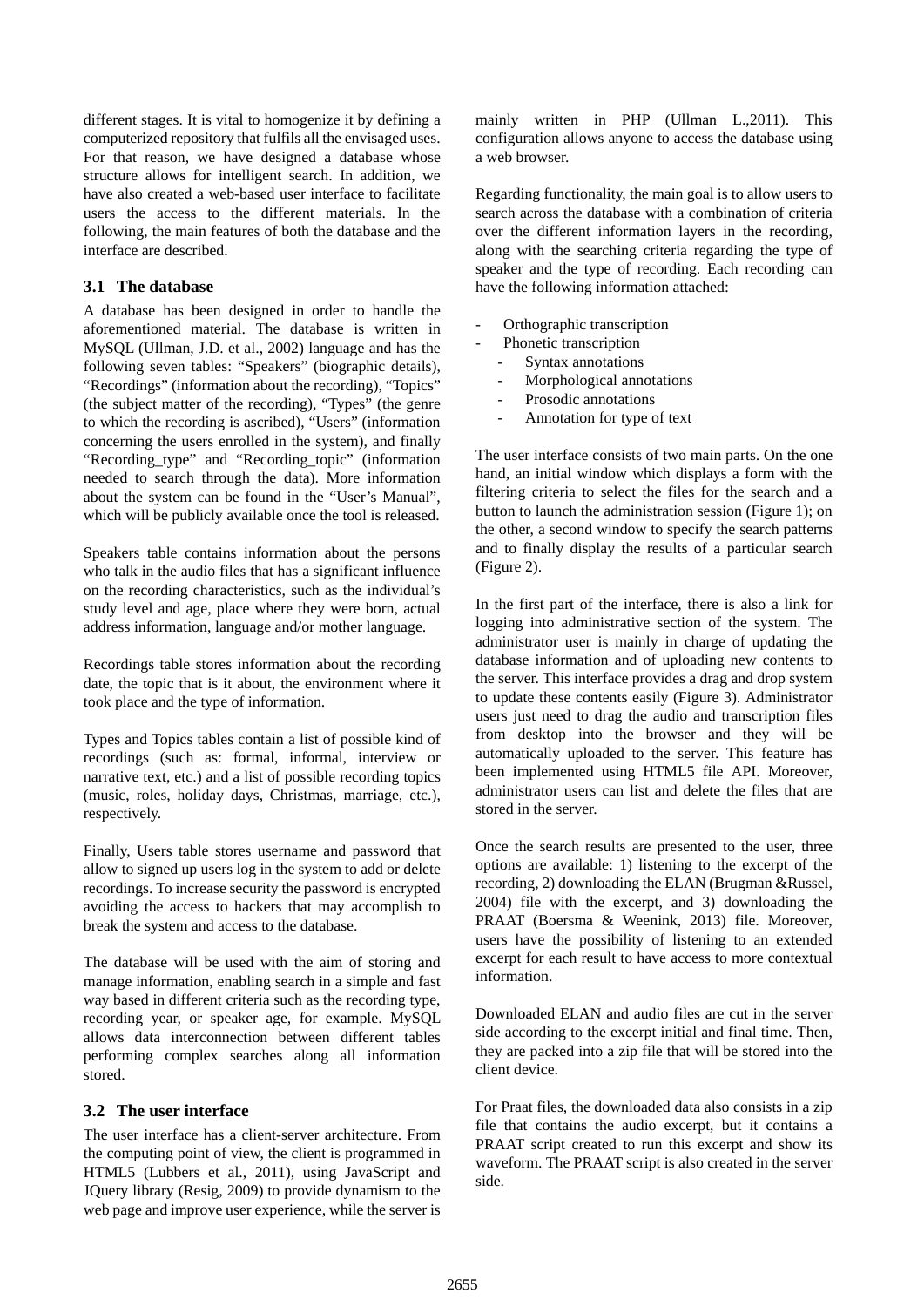It is also possible to download multiple ELAN or PRAAT excerpt information at the same time setting the checkboxes shown in the results table and using the multiple download button located in the search results header. In this case, the system will download a single zip file that contains a child zip file for each selected excerpt.

When search results are displayed in the second window, users are allowed to define new filter criteria in order to refine the search. To further refine the search, every excerpt has also a bin icon button which let users to hide those that may not be required in the search results.

When the user defines the search criteria, output tiers that will be displayed in the result table need to be selected. Nevertheless, it is also possible to show or hide the other tiers for one excerpt in the search results using the spread out or contract button.

In order to save the search results, we have additionally implemented an option that lets the user download a spreadsheet with information about the record excerpts and speakers. This information can thus be managed with Ms Excel or any compatible spreadsheet software (Figure 3). The output format for these file is CSV and it can be also opened with a text editor.

The ELAN and PRAAT formats have also been selected in view of their widespread acceptance among the linguistic community.

ELAN format consists in a XML file with specific tags which contain the audio file information and annotations for the different tiers. System searches are performed along all the annotation tags of these XML files looking up patterns specified by users.

Praat scripts are portions of code that try to save time to the users automating sequences of operations. Praat documentation provides a scripting tutorial to create this kind of file. We use it to create multiple scripts that let us save user time of loading the file into Praat interface and show its waveform. Thereby, we give our tool the added value of prepare data to perform quick operations.

#### **4. Conclusions and further work**

The main components of the CORILGA corpus and a repository for Galician linguistic resources have been described. The research community will greatly benefit from the completion of this project**,** since a public release of the whole system is expected.

#### **5. Acknowledgements**

This work has been supported by the Galician Regional Government (CN2011/019, CN2012/160, CN2012/179), the European Regional Development Fund (ERDF) and the Spanish Government ('SpeechTech4All Project' TEC2012-38939-C03- 01).

#### **6. References**

- Boersma, Paul & Weenink, David (2013). Praat: doing phonetics by computer [Computer program]. Version 5.3.56, retrieved 15 September 2013 from http://www.praat.org/
- Brugman, H., Russel, A. (2004). *Annotating Multimedia/ Multi-modal resources with ELAN*. Proceedings of LREC 2004, Fourth International Conference on Language Resources and Evaluation. Max Planck Institute for Psycholinguistics, The Language Archive, Nijmegen, The Netherlands. http://tla.mpi.nl/tools/tla-tools/elan/.
- Fernández Rei, Francisco (dir.) (2010):*Arquivo do Galego Oral*. Santiago de Compostela: Instituto da Lingua Galega. http://ilg.usc.es/ago/ [11/03/2014]
- Freitas, Tiago and Santos, Fabíola (2010): "CORP-ORAL: a spontaneous European Portuguese speech resource", in Freitas, Tiago: *Estudos de corpora. Da teoria à prática.* Lisboa: ILTEC, pp. 103-109 [paper previously presented at LREC'08]
- García-Mateo, Carmen and Arza, Montserrat, (2012) *"O idioma galego na era dixital -The Galician Language in the Digital Age"*, Springer, META-NET White Paper Series. Georg Rehm and Hans Uszkoreit (Series Editors), ISBN 978-3-642-30798-0. http://www.meta-net.eu/whitepapers.
- Lubbers, P., Albers, B., Salim, F. & Pye. (2011). "*Pro HTML5 programming*", Ed.: Apress, http://www.w3.org/html/
- Payrató, Lluís (2003): *Pragmática, discurs i llengua oral. Introducció a l'anàlisi funcional de textos*. Barcelona: UOC
- Resig, John (2009). *Secrets of the JavaScript Ninja*. Ed.:Manning Publications http://jquery.com/
- Ullman, Jeffrey D., Garcia-Molina, H. and Windom, J. (2002) *MySQL: Database Systems: The Complete Book*. Ed.:Prentice-Hall, http://www.mysql.com/
- Ullman, Larry, (2011). *PHP and MySQL for Dynamic Web Sites*. Ed.:Peachpit Press, PHP: http://www.php.net/
- Vázquez Rozas, Victoria, et al (2014) *Proyecto para el estudio del español de Galicia.* PRESEGAL http://gramatica.usc.es/proxectos/presegal/

Vázquez Núñez, Sandra (2012). "O Corpus (de textos orais) de Gustav Henningsen e a súa importancia para a investigación lingüística e cultural". X Congreso Internacional da Asociación Internacional de Estudos Galegos (AIEG) 2012. Caerdydd/Cardiff, 12-14 setembro 2012.